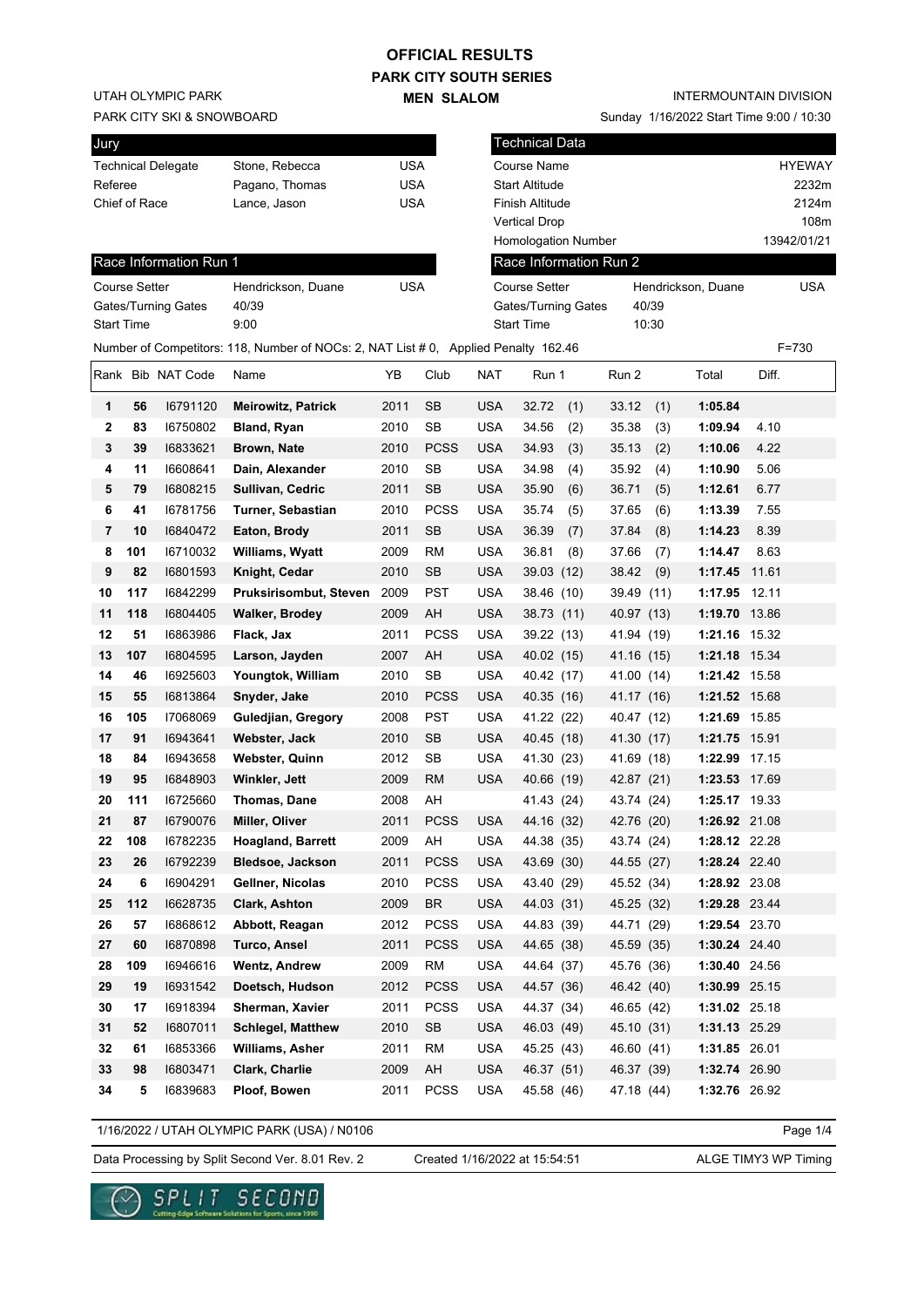### PARK CITY SKI & SNOWBOARD UTAH OLYMPIC PARK

# **PARK CITY SOUTH SERIES MEN SLALOM OFFICIAL RESULTS**

INTERMOUNTAIN DIVISION

Sunday 1/16/2022 Start Time 9:00 / 10:30

|          |           | Rank Bib NAT Code    | Name                          | YB           | Club             | NAT                      | Run 1                          | Run 2                    | Total | Diff.                          |
|----------|-----------|----------------------|-------------------------------|--------------|------------------|--------------------------|--------------------------------|--------------------------|-------|--------------------------------|
| 35       | 13        | 17035781             | Lawrence, Tristan             | 2010         | <b>PCSS</b>      | <b>USA</b>               | 44.99 (41)                     | 48.13 (47)               |       | 1:33.12 27.28                  |
| 36       | 88        | 16904395             | West, Cardiff                 | 2010         | <b>PCSS</b>      | <b>USA</b>               | 47.15 (56)                     | 46.07 (38)               |       | 1:33.22 27.38                  |
| 37       | 14        | 16967140             | Swanwick, Gage                | 2012         | <b>SB</b>        | <b>USA</b>               | 45.10 (42)                     | 48.28 (49)               |       | 1:33.38 27.54                  |
| 38       | 48        | 16863163             | Gowski, Jack                  | 2011         | SB               | <b>USA</b>               | 45.49 (44)                     | 48.42 (50)               |       | 1:33.91 28.07                  |
| 39       | 80        | 17029087             | Tyler, Zane                   | 2012         | PCSS             | <b>USA</b>               | 45.89 (47)                     | 48.74 (53)               |       | 1:34.63 28.79                  |
| 40       | 31        | 16848004             | Brown, Toby                   | 2010         | <b>PCSS</b>      | <b>USA</b>               | 46.81 (53)                     | 47.97 (46)               |       | 1:34.78 28.94                  |
| 41       | 27        | 17025234             | Vexler, Caleb                 | 2011         | <b>SBN</b>       | <b>USA</b>               | 47.52 (57)                     | 47.50 (45)               |       | 1:35.02 29.18                  |
| 42       | 115       | 16618976             | Larsen, Graham                | 2009         | SB               | <b>USA</b>               | 47.10 (55)                     | 48.14 (48)               |       | 1:35.24 29.40                  |
| 43       | 93        | 17011988             | Strangis, Julian              | 2012         | PCSS             | USA                      | 47.59 (58)                     | 48.52 (51)               |       | 1:36.11 30.27                  |
| 44       | 53        | 16949007             | Cheung, Isaac                 | 2010         | SB               | <b>USA</b>               | 47.06 (54)                     | 49.27 (55)               |       | 1:36.33 30.49                  |
| 45       | 16        | 16980700             | Hanlon, William               | 2011         | <b>RM</b>        | <b>USA</b>               | 46.03 (49)                     | 50.51(60)                |       | 1:36.54 30.70                  |
| 46       | 63        | 7134355              | Demkowicz, Aiden              | 2011         | <b>PCSS</b>      |                          | 48.27 (60)                     | 48.69 (52)               |       | 1:36.96 31.12                  |
| 47       | 110       | 16761052             | Still, Emerson                | 2009         | <b>SB</b>        | <b>USA</b>               | 53.86 (81)                     | 43.30 (23)               |       | 1:37.16 31.32                  |
| 48       | 114       | 16884201             | <b>Nokes, Everett</b>         | 2009         | AH               | USA                      | 47.89 (59)                     | 49.45 (57)               |       | 1:37.34 31.50                  |
| 49       | 23        | 17024851             | Allan, Bodei                  | 2012         | <b>SBN</b>       | <b>USA</b>               | 50.74 (70)                     | 46.99 (43)               |       | 1:37.73 31.89                  |
| 50       | 96        | 16888475             | <b>McCausland, Anson</b>      | 2008         | AH               | <b>USA</b>               | 48.59 (61)                     | 49.41 (56)               |       | 1:38.00 32.16                  |
| 51       | 100       | 17006517             | <b>Thomson, Miles</b>         | 2007         | <b>CVST</b>      | USA                      | 45.92 (48)                     | 52.16 (65)               |       | 1:38.08 32.24                  |
| 52       | 92        | 17078207             | Lemaitre, Kalvin              | 2011         | <b>PCSS</b>      | <b>USA</b>               | 49.10 (64)                     | 49.26 (54)               |       | 1:38.36 32.52                  |
| 53       | 85        | 17077123             | Kohler, Pax                   | 2012         | <b>PCSS</b>      | USA                      | 49.26 (66)                     | 49.68 (58)               |       | 1:38.94 33.10                  |
| 54       | 54        | I7060035             | Daniels, Wyatt                | 2010         | <b>RM</b>        | <b>USA</b>               | 50.63 (69)                     | 50.19 (59)               |       | 1:40.82 34.98                  |
| 55       | 35        | 16959314             | Lynch, Toben                  | 2012         | <b>PCSS</b>      | <b>USA</b>               | 48.80 (63)                     | 52.17 (66)               |       | 1:40.97 35.13                  |
| 56       | 77        | 17036538             | Baird, Axel                   | 2011         | <b>PCSS</b>      | <b>USA</b>               | 50.52 (68)                     | 50.52 (61)               |       | 1:41.04 35.20                  |
| 57       | 103       | X7086231             | Brandolini, Romann            | 2009         | <b>RM</b>        |                          | 44.16 (32)                     | 57.83 (82)               |       | 1:41.99 36.15                  |
| 58       | 62        | 17040576             | Kinkead, Dylan                | 2011         | RM               | USA                      | 50.30 (67)                     | 52.28 (67)               |       | 1:42.58 36.74                  |
| 59       | 76        | 16950875             | Hokanson, Joshua              | 2012         | <b>PCSS</b>      | <b>USA</b>               | 51.36 (74)                     | 51.88 (63)               |       | 1:43.24 37.40                  |
| 60       | 43        | 16979241             | Janssen, Cameron              | 2012         | <b>PCSS</b>      | <b>USA</b>               | 51.18 (73)                     | 52.10 (64)               |       | 1:43.28 37.44                  |
| 61       | 38        | 16925593             | Stoner, James                 | 2011         | PCSS             | USA                      | 51.08 (71)                     | 52.74 (70)               |       | 1:43.82 37.98                  |
| 62       | 81        | 16828780             | Sun, Patrick                  | 2011         | IND              | <b>USA</b>               | 52.04 (76)                     | 52.34 (68)               |       | 1:44.38 38.54                  |
| 63       | 25        | 17003934             | Kaufman Angell, Nico          | 2012         | <b>PCSS</b>      | USA                      | 52.48 (79)                     | 52.48 (69)               |       | 1:44.96 39.12                  |
| 64<br>65 | 90<br>102 | 17021055<br>17025992 | Blayden, Knox                 | 2010<br>2008 | SB<br><b>SBN</b> | <b>USA</b><br><b>USA</b> | 52.00 (75)                     | 54.01 (72)               |       | 1:46.01 40.17<br>1:46.37 40.53 |
| 66       | 44        | 16898948             | Holm, Eric<br>Wenokur, Joshua | 2011         | PCSS             | <b>USA</b>               | 49.15 (65)                     | 57.22 (81)<br>55.77 (75) |       | 1:48.20 42.36                  |
| 67       | 66        | 16863275             | <b>McReynolds, Cody</b>       | 2010         | <b>SB</b>        |                          | 52.43 (77)<br>USA 1:03.45 (97) | 45.03 (30)               |       | 1:48.48 42.64                  |
| 68       | 9         | 16943551             | Looney, Jack                  | 2011         | SB               | <b>USA</b>               | 52.45 (78)                     | 58.02 (83)               |       | 1:50.47 44.63                  |
| 69       | 42        | 17136295             | Kehr, Jasper                  | 2011         | <b>PCSS</b>      | <b>USA</b>               | 54.15 (82)                     | 57.07 (78)               |       | 1:51.22 45.38                  |
| 70       | 116       | 16925077             | Tognina, Niklas               | 2009         | <b>RM</b>        |                          | USA 1:06.78 (99)               | 44.70 (28)               |       | 1:51.48 45.64                  |
| 71       | 94        | 17037143             | Pani, Rohan                   | 2010         | <b>RM</b>        | <b>USA</b>               | 55.35 (84)                     | 56.15 (76)               |       | 1:51.50 45.66                  |
| 72       | 72        | 16978442             | Ennen, Carter                 | 2010         | <b>PCSS</b>      |                          | USA 1:00.72 (92)               | 51.26 (62)               |       | 1:51.98 46.14                  |
| 73       | 45        | 16855065             | <b>Callantine, Miles</b>      | 2010         | <b>SBN</b>       | <b>USA</b>               | 55.44 (85)                     | 57.19 (79)               |       | 1:52.63 46.79                  |
| 74       | 7         | 16973032             | Svendsen, Aksel               | 2010         | AH               | <b>USA</b>               | 51.08 (71)                     | 1:01.68(88)              |       | 1:52.76 46.92                  |
| 75       | 106       | 17066609             | <b>Thomson, Gibson</b>        | 2009         | <b>CVST</b>      | <b>USA</b>               | 58.20 (88)                     | 55.73 (74)               |       | 1:53.93 48.09                  |
| 76       | 50        | 17027939             | <b>Baker, Collyer</b>         | 2013         | <b>SBN</b>       | <b>USA</b>               | 53.56 (80)                     | 1:00.39(86)              |       | 1:53.95 48.11                  |
| 77       | 36        | 16764529             | Harris, Kai                   | 2010         | AH               | <b>USA</b>               | 57.71 (87)                     | 58.75 (85)               |       | 1:56.46 50.62                  |
| 78       | 75        | 17125961             | Andalkar, Rishi               | 2012         | <b>PCSS</b>      | USA                      | 1:00.01(91)                    | 57.19 (79)               |       | 1:57.20 51.36                  |
| 79       | 24        | 16980340             | Solander, Erik                | 2012         | <b>PCSS</b>      | <b>USA</b>               | 56.90 (86)                     | 1:01.44(87)              |       | 1:58.34 52.50                  |

1/16/2022 / UTAH OLYMPIC PARK (USA) / N0106

Page 2/4

Data Processing by Split Second Ver. 8.01 Rev. 2 Created 1/16/2022 at 15:54:51 ALGE TIMY3 WP Timing

Created 1/16/2022 at 15:54:51

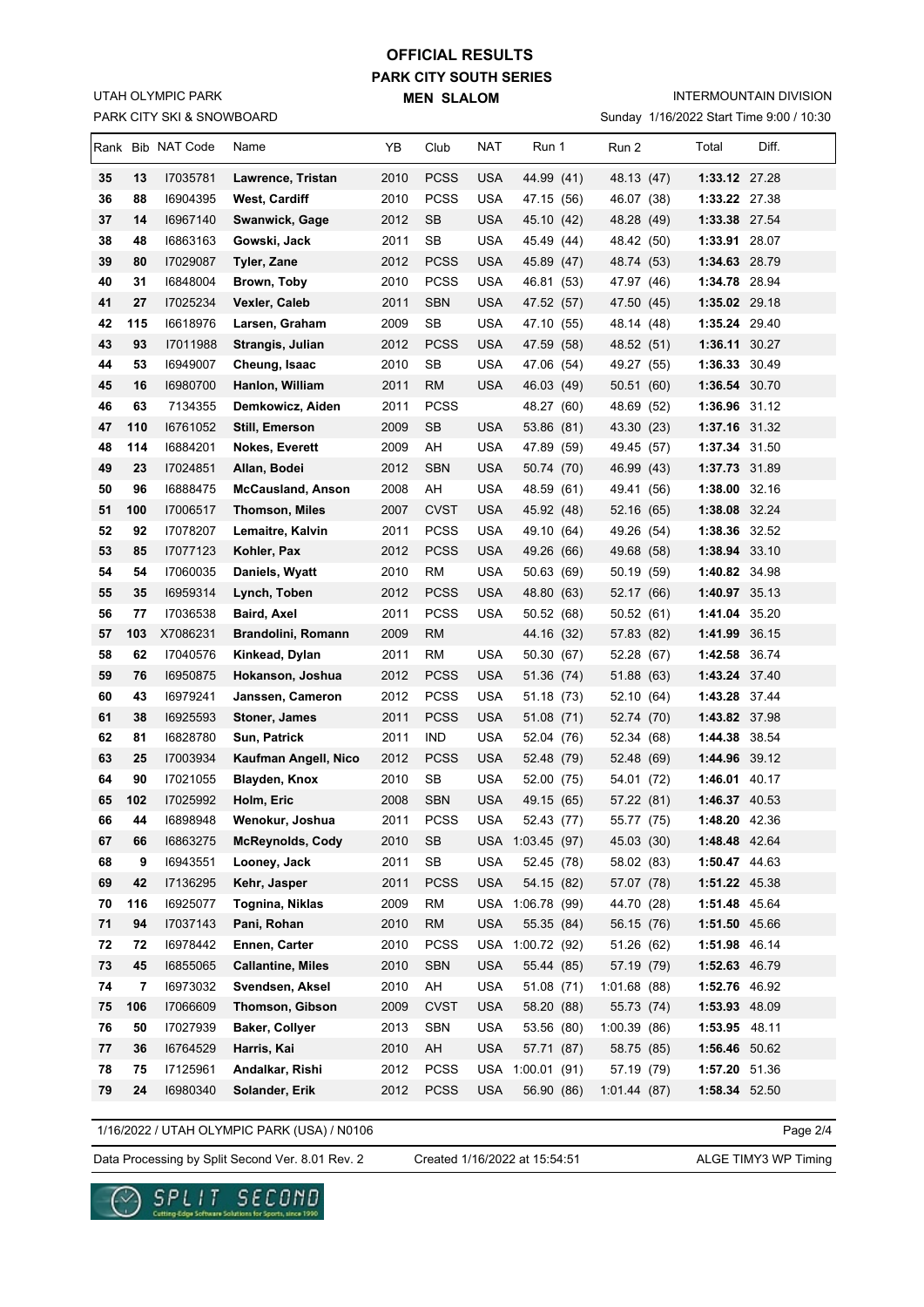# **PARK CITY SOUTH SERIES MEN SLALOM OFFICIAL RESULTS**

PARK CITY SKI & SNOWBOARD UTAH OLYMPIC PARK

### INTERMOUNTAIN DIVISION

Sunday 1/16/2022 Start Time 9:00 / 10:30

| IRank |                | Bib NAT Code | Name                 | ΥB   | Club        | <b>NAT</b> | Run 1        | Run 2       | Diff.<br>Total   |  |
|-------|----------------|--------------|----------------------|------|-------------|------------|--------------|-------------|------------------|--|
| 80    | 113            | 16803142     | Coleman, Henrik      | 2007 | AH          | <b>USA</b> | 45.56 (45)   | 1:14.67(96) | 2:00.23<br>54.39 |  |
| 81    | 15             | 17134531     | Sachs, Parker        | 2011 | <b>PCSS</b> | <b>USA</b> | 58.98 (90)   | 1:02.15(89) | 2:01.13 55.29    |  |
| 82    | 12             | 17014313     | Glover, Dylan        | 2012 | <b>PCSS</b> | <b>USA</b> | 1:08.22(100) | 53.37 (71)  | 2:01.59<br>55.75 |  |
| 83    | $\overline{2}$ | 17085296     | Hau, Alois           | 2010 | <b>SBN</b>  | <b>USA</b> | 58.89 (89)   | 1:04.90(91) | 2:03.79 57.95    |  |
| 84    | 8              | 17127417     | Andrasko, Stephen    | 2012 | <b>SBN</b>  | USA        | 1:01.16(94)  | 1:05.19(92) | 2:06.351:00.51   |  |
| 85    | 73             | 16943547     | Looney, Sam          | 2012 | <b>SB</b>   | <b>USA</b> | 1:00.77(93)  | 1:07.34(94) | 2:08.111:02.27   |  |
| 86    | 68             | 16884211     | Nokes, Gavin         | 2011 | AH          | <b>USA</b> | 1:05.55(98)  | 1:07.09(93) | 2:12.641:06.80   |  |
| 87    | 1              | 17077745     | Jordan, Palmer       | 2011 | <b>PCSS</b> | <b>USA</b> | 54.99 (83)   | 1:18.00(97) | 2:12.991.07.15   |  |
| 88    | 32             | 17084743     | Taylor, Hugo         | 2012 | <b>SBN</b>  |            | 1:09.80(101) | 1:08.95(95) | 2:18.751:12.91   |  |
| 89    | 18             | 17105572     | <b>Thomson, Ames</b> | 2011 | <b>CVST</b> | <b>USA</b> | 1:10.83(102) | 1:24.80(98) | 2:35.631.29.79   |  |
|       |                |              |                      |      |             |            |              |             |                  |  |

#### **NOT PERMITTED TO START 1st RUN**

**DID NOT START 1st RUN: 1 competitor**

| 67 |                        | 2010 CVST |
|----|------------------------|-----------|
|    | 7151069 Adler, Zachary |           |

|    |          | DID NOT FINISH 1st RUN: 7 competitors      |      |             |            |             |         |
|----|----------|--------------------------------------------|------|-------------|------------|-------------|---------|
| 74 | 16911576 | Hochman, Arlo                              | 2011 | <b>PCSS</b> | <b>USA</b> | 39.48 (10)  |         |
| 59 | 17127431 | Andrasko, G. William                       | 2013 | <b>SBN</b>  | <b>USA</b> | 56.15 (76)  |         |
| 49 | 16892497 | Lynch, Cole                                | 2010 | <b>PCSS</b> | <b>USA</b> | 45.37 (33)  |         |
| 40 | 16868899 | Papangkorn, Winston                        | 2010 | SB          | USA        | <b>DNF</b>  |         |
| 37 | 17136636 | <b>Stansbury, William</b>                  | 2012 | <b>PCSS</b> | <b>USA</b> | 1:04.71(90) |         |
| 34 | 16861575 | Kunigenas, Vonn                            | 2011 | SB          | USA        | <b>DNF</b>  |         |
| 4  | 16786813 | <b>Traub, Matthew</b>                      | 2010 | <b>PCSS</b> | <b>USA</b> | <b>DNF</b>  |         |
|    |          |                                            |      |             |            |             |         |
|    |          | <b>DISQUALIFIED 1st RUN: 8 competitors</b> |      |             |            |             |         |
| 99 | 16863496 | Pehrson, George                            | 2009 | <b>BR</b>   | <b>USA</b> | <b>DSQ</b>  | Gate 23 |
| 89 | 16989571 | Johnson, Andrew                            | 2012 | <b>PCSS</b> | <b>USA</b> | 55.69 (73)  | Gate 31 |
| 69 | 16902442 | Rockenfield, Mason                         | 2011 | <b>SBN</b>  | <b>USA</b> | 58.74 (84)  | Gate 38 |
| 58 | 6840944  | <b>Wilkinson, Chase</b>                    | 2011 | <b>PCSS</b> |            | DSQ         | Gate 32 |
| 33 | 16804473 | <b>Schiller, Axel</b>                      | 2011 | AH          | USA        | 45.91 (37)  | Gate 36 |
| 29 | 16911606 | Petersen, Raife                            | 2010 | <b>PCSS</b> | <b>USA</b> | DSQ         | Gate 35 |
| 20 | 16788702 | Sattelmeier, Hugo                          | 2010 | <b>PCSS</b> | <b>USA</b> | 44.42 (26)  | Gate 13 |
| 3  | 16617360 | Kath, Andrew                               | 2010 | <b>SB</b>   | <b>USA</b> | 43.14 (22)  | Gate 35 |

### **NOT PERMITTED TO START 2nd RUN**

**DID NOT START 2nd RUN**

|    |          | DID NOT FINISH 2nd RUN: 5 competitors |      |             |            |              |            |
|----|----------|---------------------------------------|------|-------------|------------|--------------|------------|
| 97 | 16733027 | Morse, Brycen                         | 2008 | AH          | <b>USA</b> | 42.53 (27)   | <b>DNF</b> |
| 78 | 16868605 | Abbott, Lachlan                       | 2012 | <b>PCSS</b> | <b>USA</b> | 44.93 (40)   | <b>DNF</b> |
| 71 | 16865020 | <b>Carnett, Zachary</b>               | 2010 | <b>SBN</b>  | USA        | 40.85 (20)   | <b>DNF</b> |
| 64 | 16947573 | <b>McNally, Liam</b>                  | 2010 | <b>PCSS</b> | <b>USA</b> | 42.75 (28)   | <b>DNF</b> |
| 28 | 16739998 | Young, Miles                          | 2011 | SВ          | USA        | 37.35<br>(9) | <b>DNF</b> |

### 1/16/2022 / UTAH OLYMPIC PARK (USA) / N0106

Data Processing by Split Second Ver. 8.01 Rev. 2 Created 1/16/2022 at 15:54:51 ALGE TIMY3 WP Timing

Created 1/16/2022 at 15:54:51

Page 3/4